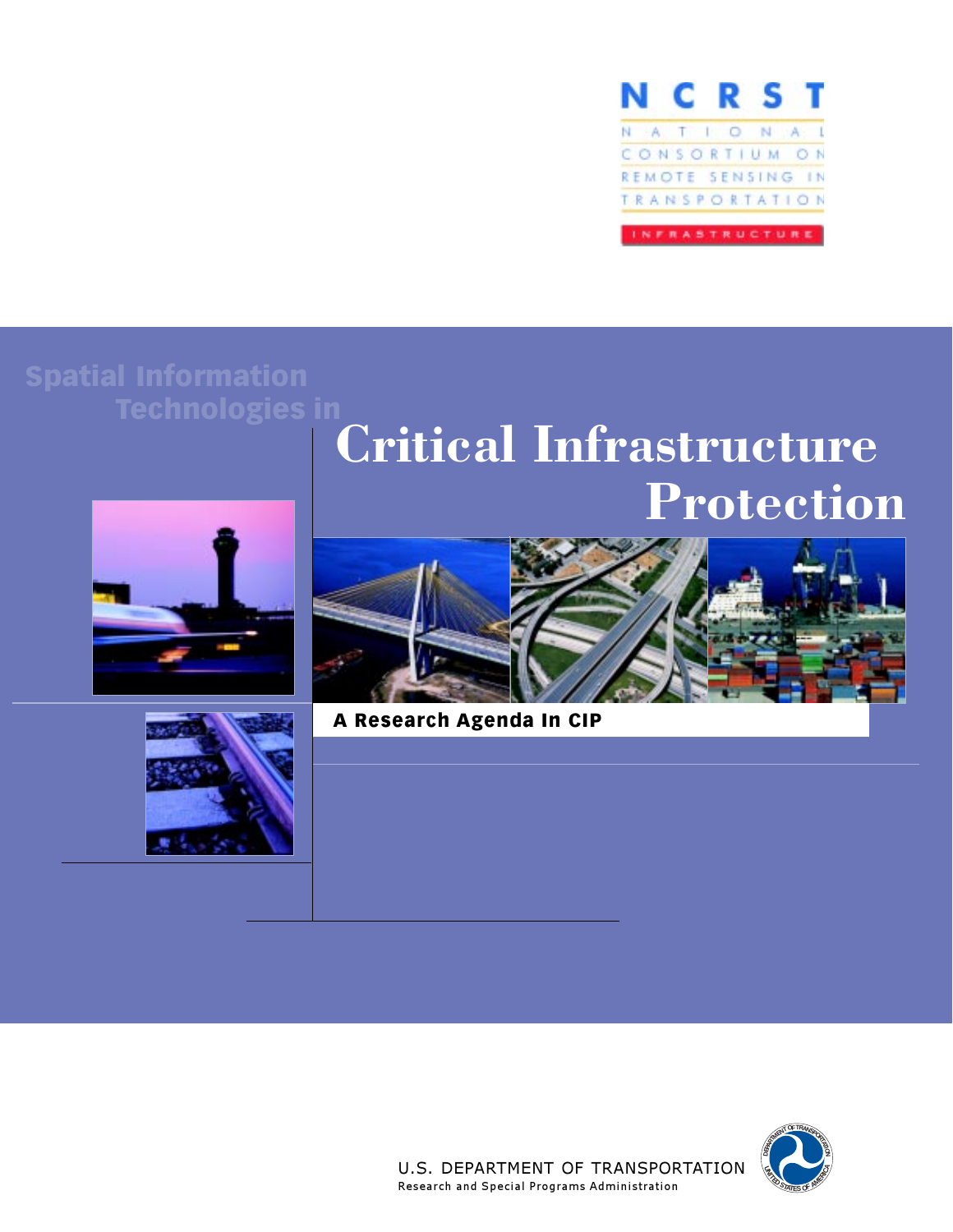The National Consortia on Remote Sensing in Transportation are funded by the U.S. Department of Transportation, Research and Special Programs Administration, and NASA Earth Science Enterprise.

This research partnership involves four university consortia and a number of Technology Application Partners, working with transportation practitioners at the federal, state and local level in the U.S. and abroad.

Critical Infrastructure Protection (CIP) is a major focus of NCRST-Infrastructure. It is being addressed in a series of user consultations and specialist meetings, methodological research and publications. Participation of local agencies is essential to the success of this effort. For background on the program, updates to this document and additional NCRST resources, please visit our web site (below). Most consortium publications are available in digital form. You are free to reproduce them, giving credit as appropriate.

#### National Consortium on Remote Sensing in Transportation— Infrastructure Management

University of California, Santa Barbara University of Wisconsin-Madison Iowa State University University of Florida Digital Geographic Research Corporation Geographic Paradigm Computing Inc

URL www.ncgia.ucsb.edu/ncrst Phone +1.805.893.8992 E-mail ncrst@ncgia.ucsb.edu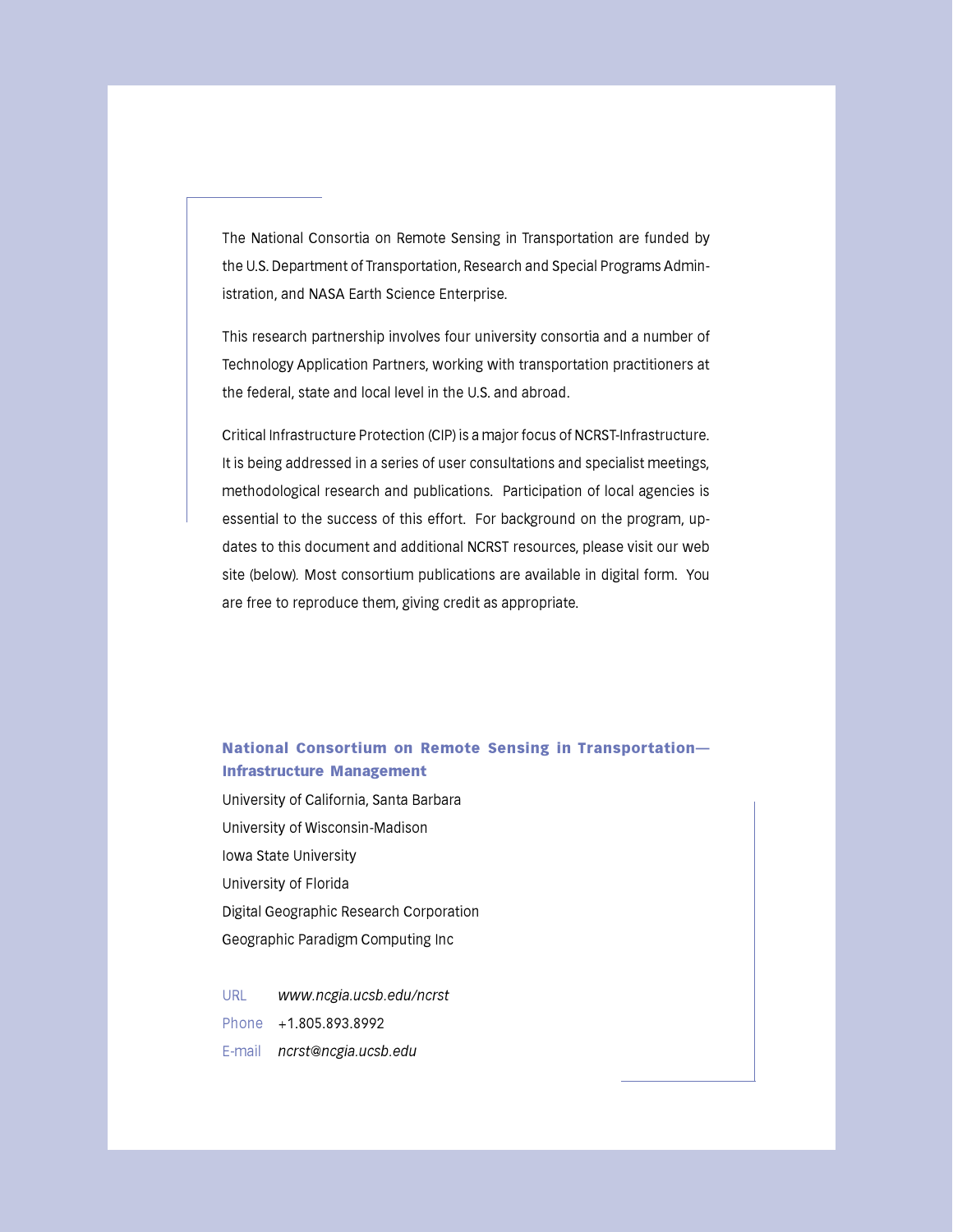The National Consortium on Remote Sensing in Transportation—Infrastructure is examining the role of remote sensing and geospatial information technologies in Critical Infrastructure Protection (CIP), specifically in the identification and preservation of Critical Transportation Infrastructure (CTI). Activities planned for the coming year include

- · compilation of materials and data of interest to local agencies,
- · coordination of activities with CIP agencies,
- · specialist meetings of CIP professionals, including private and public agencies, and academics.

In February 2002, NCRST-Infrastructure established a web-based public consultation to poll experts on high priority issues in CIP. This document is a first draft of a research agenda, based on input from the consultation, as well as other individual and group discussions.

We would like to thank, in particular:

- · Donald F Cooke, Founder, Geographic Data Technology, Inc
- · Michael W Everett, Manager, Homeland Defense, Wargaming, Education, & Training, Boeing-Autometric
- Edward F Granzow, Traffic/Transport. Modeling Tech Leader, Transport. Business Group, CH2MHill Engineers
- · Cheng Liu, Center for Transportation Analysis, ORNL
- · John P Murray, Chief, Information and Planning, FEMA
- · Bruce A Ralston, Professor and Head, Department of Geography, University of Tennessee
- · Steven John Tomisek, Senior Military Fellow, Research Directorate, Institute of National Strategic Studies
- · Zdenka S Willis, Senior Military Fellow, National Strategic Gaming Center, National Defense University

Research projects reflecting some of the items in this agenda are already underway. Nevertheless the agenda will evolve with further input, and we continue to welcome contributions at the web site: www.ncgia.ucsb.edu/ncrst/meetings/200202CIP

> Michael F Goodchild — Principal Investigator Richard L Church — Co-Principal Investigator Val Noronha — Project Director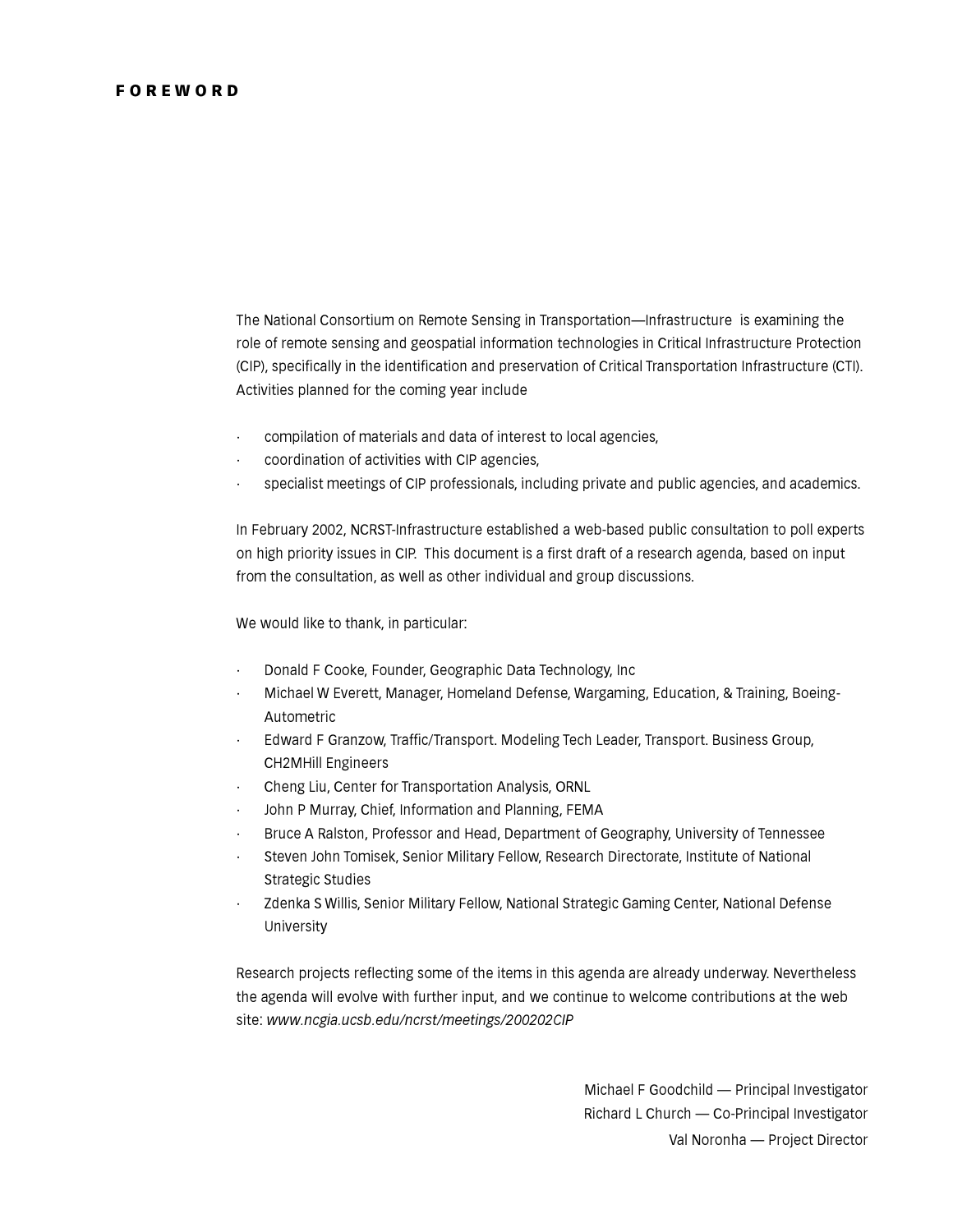# The Role of Geospatial Technology in Critical Transportation Infrastructure Protection: A Research Agenda

David R. Fletcher, Geographic Paradigm Computing, Inc, P.O. Box 40483, Albuquerque, NM 87196

### Threats to the Nation's Critical Transportation Infrastructure

The transportation infrastructure of the United States, like every country in the world, has been vulnerable to attack, disruption, damage and destruction for many years. Although these disruptions have been caused principally by natural disasters such as floods, storms, fires or earthquakes, deliberate attacks on transportation facilities have occurred with increased frequency in the past 10 years [Everett]. The terrorist attacks of September 11, 2001 have created a new awareness of the critical role and vulnerability of transportation fleets and facilities.

Before this incident, no single disaster or attack affecting transportation facilities had resulted in significant national consequences. For example, although the 1994 Northridge earthquake in California, the 1993 Mississippi River flood and the 1992 Hurricane Andrew in Florida resulted in significant regional property damage and produced many casualties, none of these disasters seriously disrupted national travel or national economic activities. Travelers and shippers alike were able to exploit redundancies in the system while local transportation authorities quickly restored service in each of these areas. However, the experiences of September 11, 2001 and the concern over future attacks has given renewed emphasis to adopting better strategies for transportation (and other essential infrastructures) disaster preparedness, response, recovery and mitigation.

#### What is the Critical Transportation Infrastructure?

The United States maintains approximately 4 million miles of streets, roads and highways, over 580 thousand bridges, 150 thousand miles of railroads, over 5000 public airports, plus 1.3 million miles of gas pipeline and 180 thousand miles of oil pipelines [BTS]. While each of these facilities provides much-needed travel and economic links to local communities, the vast majority supports primarily local movements of persons and goods. Only a small subset of the entire transportation infrastructure can be considered of major national interest.

Although no universally agreed upon definition of or criteria for the Critical Transportation Infrastructure (CTI) exists, most observers would agree that the CTI is composed of those transportation facilities whose removal from service would significantly affect public safety, national security, economic activity or environmental quality. Some commentators suggest that only those facilities that are essential to national defense or global economic activity be designated as "critical." Any facility falling short of these measures can be labeled "important" [Everett]. In the absence of a formal CTI designator, federal, state and local officials have the latitude to designate CTI facilities of varying degrees of importance. That is, what is deemed critical to a particular state or city may not be critical from a national perspective and vice versa.

A related but distinct concept involves "transportation lifelines," transportation facilities providing essential accesses for emergency services to disaster sites and allowing for the evacuation of at-risk persons and property from those sites. Transportation lifelines are primarily local in nature and are defined by the location, type, and severity of the disaster and by the demographics and land use of the region in which the disaster occurs. Again, designated local and regional lifelines may not coincide with national ones.

#### Examples of Critical Transportation Infrastructure (CTI)

- 1. Major arterial highways and bridges comprising the National Highway System (NHS), including the Strategic Highway Network (STRAHNET) and National Intermodal Connectors.
- 2. International marine harbors, ports and airports.
- 3. Major railroads, including depots, terminals and stations.
- 4. Oil and natural gas pipelines.
- 5. Transportation Control Systems (e.g., air traffic control centers, national rail control centers) [Everett].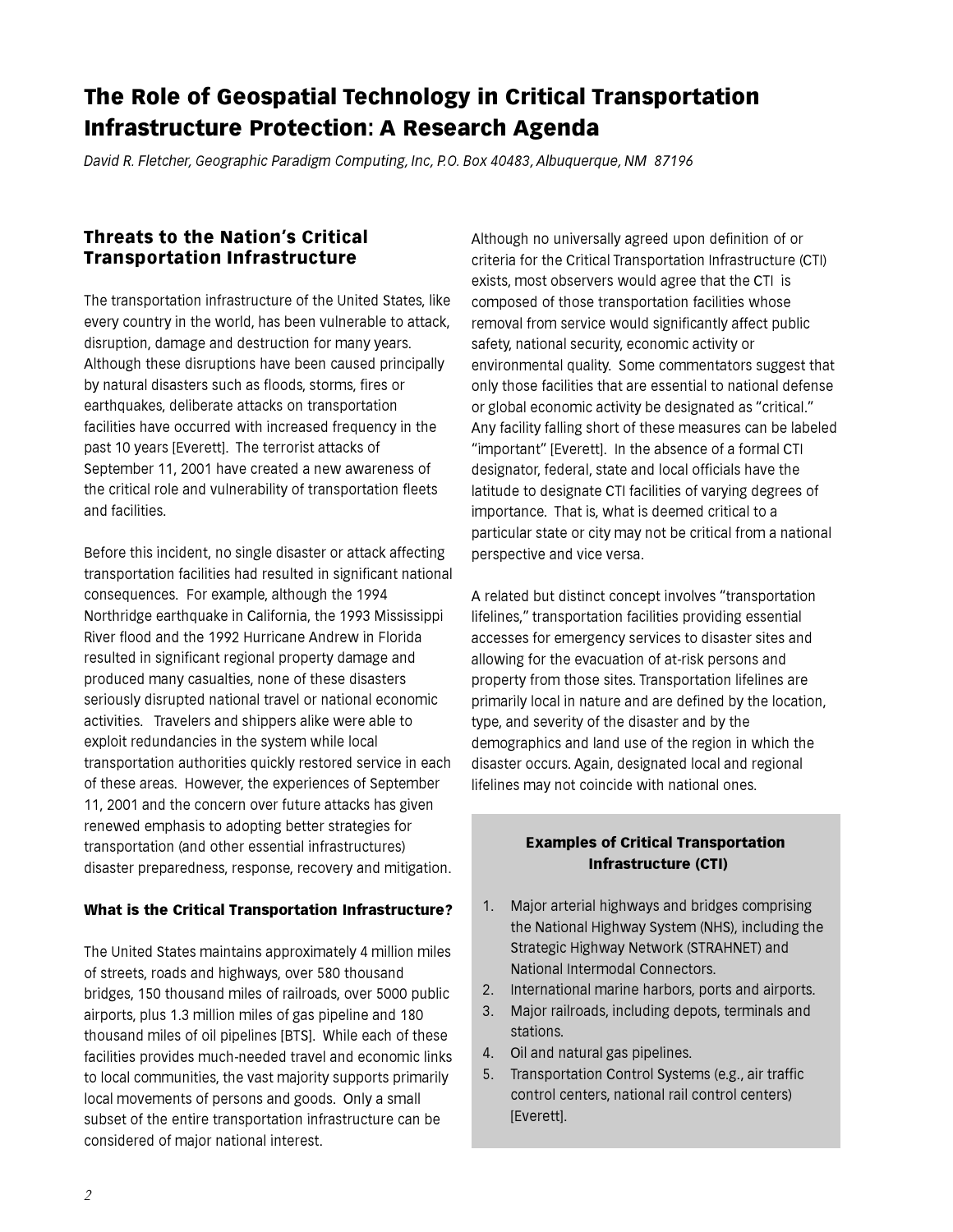However, most of the threats, disaster management functions, information needs and technology opportunities presented in this discussion apply equally to critical facilities and to transportation lifelines. Moreover, since the requirements for defining and developing a comprehensive system of disaster are independent of the specific facilities designated, both critical facilities and transportation lifelines will be referred to as critical transportation infrastructure (CTI).

#### Threats to the Critical Transportation Infrastructure

In general, a threat to the CTI can be any event, incident or condition that has the potential for removing a portion of the CTI or severely degrading its performance for a significant amount of time. Note that the concept of threat is distinct from the risk to the CTI, which is a more complex combination of threat, exposure (the likelihood of the threat affecting a particular facility) and consequence (the direct and indirect costs of a successful threat). Threats can come from natural causes, as a by-product of human activities or from deliberate actions undertaken for criminal or terrorist purposes.

Because of its ubiquitous presence in our society, every natural, accidental, criminal or other disruptive event, whether targeted at a transportation facility or not, will have some effect on travel and transportation. Conversely, any attack or incident targeted at critical transportation facilities will likely affect other critical infrastructures (e.g., the electric power or communication distribution systems, food or water supplies, government services, fuel supply). Accounting for these interdependencies adds much more complexity to an already daunting task facing the Disaster Manager. These critical interdependencies may preclude focusing exclusively on the CTI.

#### Critical Transportation Infrastructure Protection (CTIP)

In some sense, the term "Critical Infrastructure Protection" is a misnomer. Since disasters are, from the point of view of the CTI, inherently random in nature, no critical transportation component can be "protected" (i.e., made secure from any damage to the CTI, persons and property). No fail-safe methods, technologies or approaches exist that can eliminate all conceivable risk to the CTI. Earthquakes will still occur, accidents will still happen and dedicated terrorists will still succeed. Even

#### Threats to the Critical Transportation Infrastructure (CTI)

- 1. Natural Disasters
	- a. Fires
	- b. Floods
	- c. Storms
	- d. Earthquakes
- 2. Human Caused Disasters a. HAZMAT spills and releases
	- b. Major traffic crashes
- 3. Social, Criminal and Terrorist Activities
	- a. Vandalism
	- b. Sabotage
	- c. Civil unrest/riots/strikes
	- d. Attacks using chemical, biological, nuclear or explosive weapons
- 4. Other
	- a. Deferred maintenance and neglect
	- b. Energy and material shortages

with continuous monitoring and surveillance, threat interdiction remains an elusive and unrealistic goal. Additionally, because transportation facilities are intended to provide maximum access, no realistic strategy can eliminate the facility's risk exposure.

Moreover, trying to identify all possible exposures of all possible threat events across all critical components and forecasting all possible consequences is an impossible task. Each piece of the CTI has unique physical and performance characteristics, managed by semiautonomous agencies; each threat to the critical transportation infrastructure poses unique risks and consequences to individual components of the CTI.

Although "protection" of the CTI remains an impossible ambition, Disaster Managers can adopt competent strategies for disaster management to effectively reduce the impact of disasters [Banger]. These strategies typically include pre-disaster preparedness, emergency response, disaster recovery and long-term mitigation activities. The goals of Critical Infrastructure Protection are more realistically set to minimize the consequences of a disaster through timely event notification, informationdriven responses, prepared first responders and citizens and pre-planned and rehearsed contingency activities.

Federal, state and local officials have different roles in disaster response, homeland security and terrorism response situations. In natural disaster events, the federal government is responsible for early detection and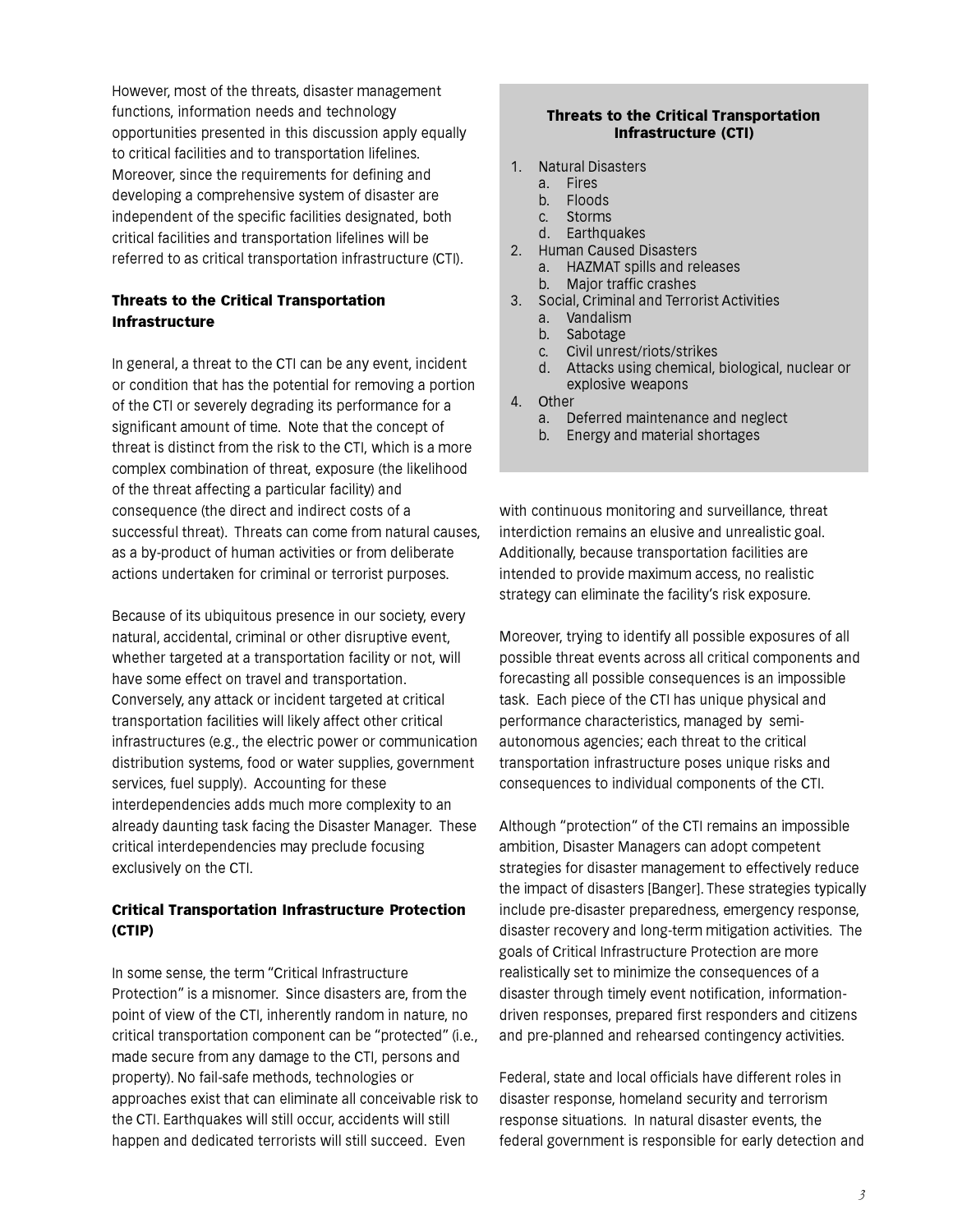forecasting activities. Federal agencies including FEMA, USACE and USDOT assist state and local governments in response and recovery operations. For homeland security and terrorist threats, the federal government is responsible for the detection and prevention of terrorist attacks, while state and local groups carry out preparedness and response activities [ISPFS]. In order to be effective, disaster planning, response, recovery and mitigation activities must be fully integrated into "normal" planning and operational activities conducted in an interagency climate of cooperation and coordination. Disaster management represents a set of interdependent problems that require intensive communication and coordination among organizations and jurisdictions to reduce risk and losses [WGPR]. The Management Information Needs and Disaster Management Information Needs

#### Sample CTI Disaster Information Needs

- 1. CTI baseline inventory and condition data.
- 2. Remediation and contingency plans.
- 3. First responder data including who, what, where of the current situation to increase response efficiency and reduce property and casualty losses.
- 4. Current and predicted information about the specific event and its consequences.
- 5. Current and predicted at-risk element data including persons, property and other infrastructure.
- 6. Simple, clear, unambiguous information on the impact of the incident. That means preparing reports and maps which are legible, limited to essential data, and easy to understand [Murray].
- 7. Vulnerability analysis of intermodal transportation networks and other critical infrastructure [Tomisek].
- 8. Identification of 'danger areas' at the confluence of intermodal transportation means and critical infrastructure such as nuclear power generation facilities, chemical plants, etc [Tomisek].
- 9. Socioeconomic and demographic impacts. Where are people displaced and in what numbers? Where should displaced people go? [ISPFS]
- 10. Access to impacted areas [ISPFS].
- 11. Thermal activity and displacement of the debris field [ISPFS].

The experience accumulated from the disasters of the past few years suggest that having the right information, in the right format, at the right time in the hands of the right people significantly reduces the consequences of disasters and accelerates the recovery process.

Understanding the potential risks and impacts of natural disasters requires sound knowledge concerning the features of the landscape, the patterns of human development, and a scientific understanding of natural disasters (wildfire, earthquakes, landslides, volcanoes, sea storms, avalanches, rapidly changing ocean conditions, and flooding) [WGPR]. Human-caused disasters require similar understanding of the geographic context surrounding the incident and additional scientific information specific to the disaster type (e.g., toxic plume formation and dispersal).

Previous experience has shown that waiting until a disaster occurs to develop the baseline data, impact models, institutional interoperability strategies and communication protocols is an almost impossible task. This implies that transportation officials must identify and develop a core set of common data beforehand to be able to respond effectively. This also implies that disaster preparedness exercises simulating event response activities are critical to uncover and redress information needs, data and technical incompatibilities, institutional barriers and so on.

Although each disaster is unique, common core information needs can be identified for a variety of CTI scenarios. More importantly, common approaches to quickly acquire additional data can be devised and tested during preparedness drills.

The experience accumulated from the disasters of the past few years suggest that having the right information, in the right format, at the right time in the hands of the right people significantly reduces the consequences of disasters and accelerates the recovery process.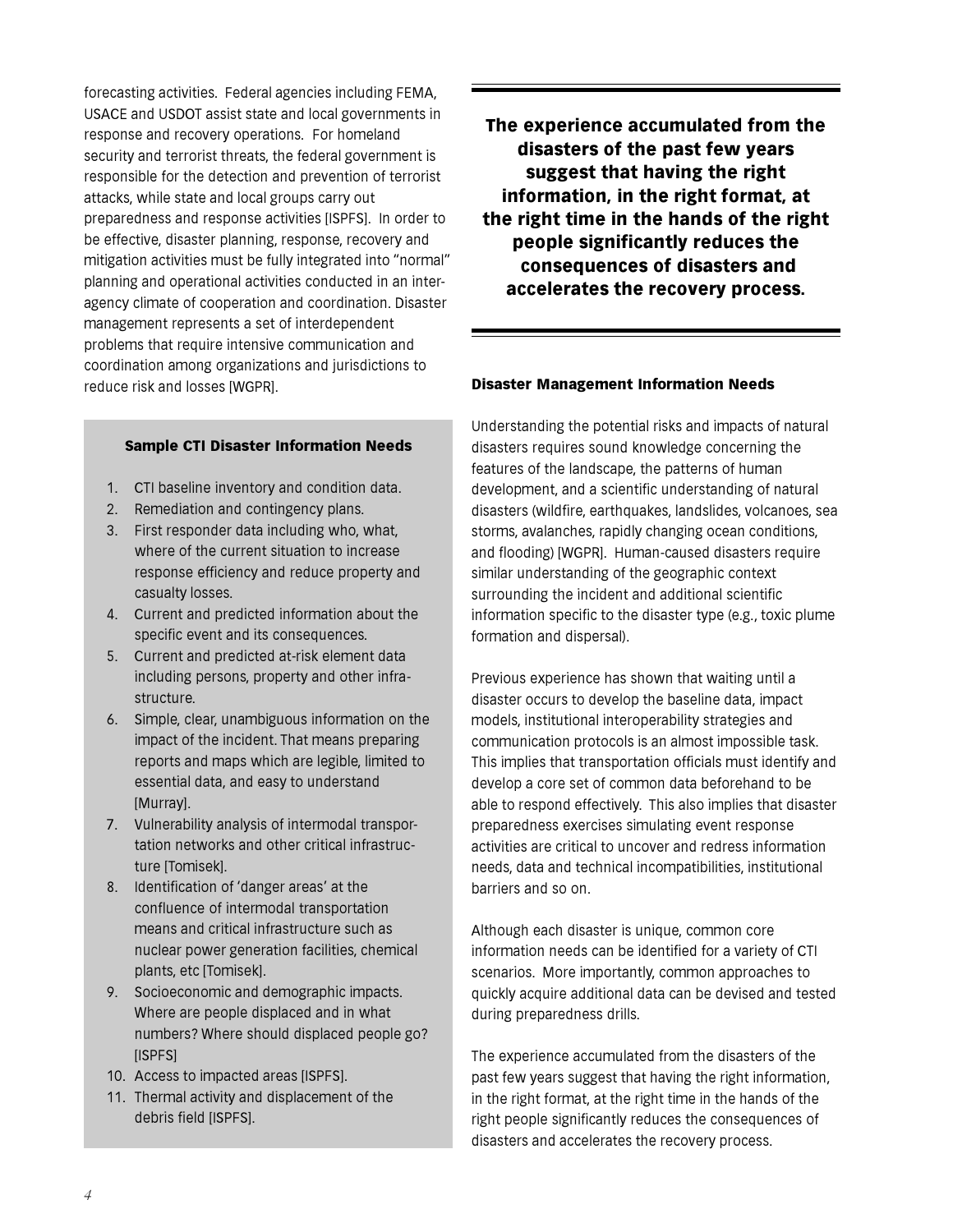#### The Role of Geospatial Technology in Critical Transportation Infrastructure Protection

#### Remote Sensing Technology

Remote sensing data — primarily satellite and/or airborne imagery (RS) — combined with Geographic Information System (GIS) technologies are critical components in federal, state, and local disaster services preparedness, detection, response, and recovery plans. These agencies have found RS/GIS invaluable in planning strategic responses, developing tactical response plans, formulating and carrying out mitigation programs, and analyzing incident data for training and policy-making processes [WGPA]. Remote Sensing and GIS make for quick and accurate map generation; and provide analytical capabilities not possible without these technologies during response and recovery operations as well [Bruzewicz] [ISPFS].

A new generation of public and commercial remote sensing platforms containing much higher spatial and spectral resolution sensors has been deployed over the past five years. It is now possible to purchase wide-area, high-resolution satellite imagery that rivals intelligence data of a generation ago. While the details of these technologies are beyond the scope of this paper, trends toward lower cost and higher quality RS data are expected to continue for the near future.

Of course, the ultimate question revolves around the question of adequacy. In other words, is RS/GIS data better (e.g., cheaper, more timely, more accurate) than other data sources in satisfying the information needs discussed earlier? This is a trick question since in many

#### Remote Sensing Data Types

- 1. Satellite Platforms
	- a. Commercial, high resolution satellite imagery, including multi-spectral and hyperspectral data
- 2. Aerial platforms (manned and unmanned)
	- a. high-resolution color and BW photography
	- b. hyperspectral imagery (e.g., AVIRIS)
	- c. Light Detection and Ranging (LIDAR)
- 3. Fixed, Ground-based Sensors
	- a. Surveillance CCT and video

#### Examples of CTI Damage Detected using Remote Sensing Data

- 1. Obstructed highways, roads, streets and rail lines
	- a. Trees, poles, wires
	- b. Debris
- 2. Washed out and flooded highways, roads, streets and rail lines
- 3. Disrupted road, track and bridge surfaces
- 4. Collapsed or damaged elevated and subway structures
- 5. Oil and gas pipeline leaks and breaches

Source: UWDMC

cases there are no other alternatives. Disaster sites may be inaccessible to first responders and recovery forces due to obstruction, hazardous conditions or their remote location, making on-the-ground observations difficult or impossible. Additionally, significant events (e.g., earthquakes, tornadoes, explosions, and fires) may have significantly changed the area making earlier RS/GIS data obsolete. In these situations, RS technologies may be the only source of up-to-date information.

#### Remote Sensing Benefits

The accumulated experiences of many governmental, academic and private organizations worldwide over the past 20 years of natural disaster forecasting, monitoring and management unambiguously indicates the value of RS/GIS. Although human-caused disasters are relatively new phenomena, many of the lessons learned are directly applicable to disasters affecting the CTI. There is no reason to believe that the benefits of RS/GIS would not apply to CTI oriented events as well. These benefits include:

- 1. Low cost, wide area "at-a-distance" data
- 2. Rich, interoperable, multi-purpose data
- 3. Potential inputs into disaster simulation models [Liu]
- 4. Potential inputs into threat prediction models
- 5. Identification of critical infrastructure elements [Granzow]
- 6. Rapid change detection data
- 7. Backdrop for other spatial data and analysis products **[Bruzewicz]**
- 8. Visualization for public information and policy briefings [Bruzewicz]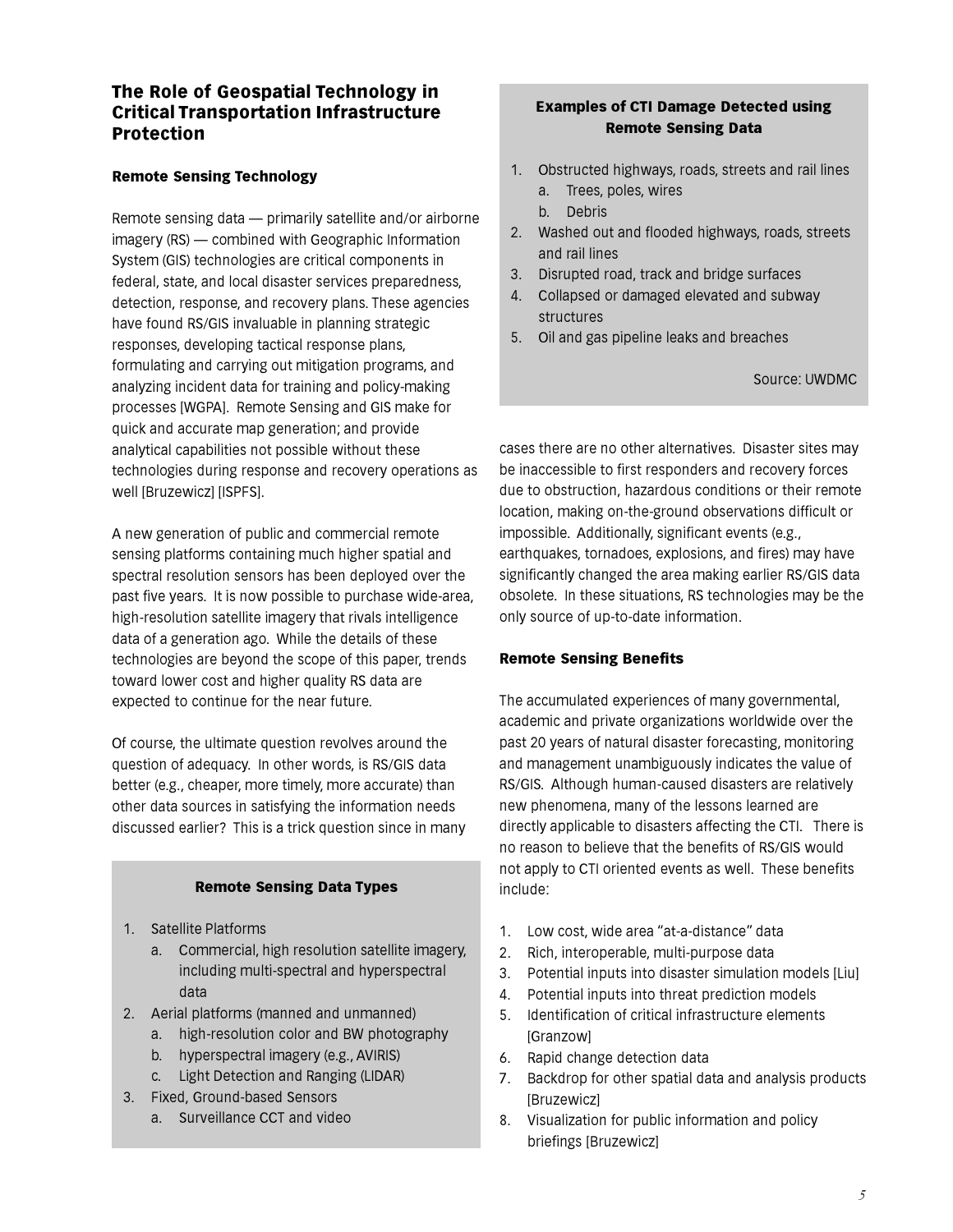#### GIS Benefits

Geospatial data and technology has been used for disaster and emergency management activities worldwide for many years. In the United States, FEMA, NASA USACE, DOE, numerous other Federal, State, and local agencies have active geospatial based disaster and emergency management systems. Additionally, many universities offer professional development courses and workshops on the application of geospatial technology to Disaster and Emergency Management [UWCDM]. Perhaps the starkest testimony regarding the value or GIS was realized in the immediate aftermath of the September 11 attacks where over 5000 maps and other geospatial products were produced. This experience and others have highlighted the following benefits of using GIS in the Disaster Management Cycle.

- 1. Disasters typically engage many, if not most, governmental agencies with interests in the affected area. GIS provides a way for agencies to share operational data and to integrate event data using common locations. In many cases, positional data regarding debris and damage is collected using GPS.
- 2. Most of the information requirements for disaster are spatial and can be presented on maps. Geospatial technologies can rapidly combine map data with RS and on-site data creating special-purpose information products.
- 3. Proximity analysis is a standard GIS function. This capability is used for in disaster planning preparedness, response and recovery operations to determine how features are related to each other. For example, to determine how many people live in the path of a wildfire, where the evacuation routes are, where fire fighting resources are positioned relative to the fire, what other infrastructures may be threatened by the fire and so on.
- 4. Network analysis (e.g., shortest path) is also a standard GIS function and is used to plan and manage evacuations, assess the effects on the loss of one or more transportation links, dispatch of emergency personnel and equipment.
- 5. Automated Vehicle Locators (AVL) can be used to locate and track in real-time, the positions of first responder units, many times in conjunction with Computer Aided Dispatch (CAD) systems.
- 6. Geospatial data bases are the source of data used in various disaster modeling and simulation packages. Conversely, GIS display and mapping tools can be used to present modeling and simulation results.

#### Issues limiting the use of RS/GIS in disaster management

Unfortunately, there is a real possibility that these benefits may go unrealized because of existing barriers to widespread acceptance and use. Satellites are not always ideally placed at the time of the disaster. In some cases, core data and systems are unavailable. In others, Disaster Managers are unaware of the existence and utility of RS/GIS. If the data cannot be easily understood, processed, integrated and presented in a timely manner, CTI Disaster Managers will find other alternatives. Moreover, if society prevents CTI Disaster Managers from acquiring RS/GIS data for public policy reasons (e.g., cost, privacy, security), the benefits will also remain illusory. The following issues, if not resolved, may effectively limit the diffusion of RS data and technology into the CTI community.

- 1. Useful data may not be available due to sampling limitations (e.g., periodicity, sensor type, cost).
- 2. Information latency or the time it takes from sampling to delivering information products is unacceptable.
- 3. Transforming RS data into useful information often requires expertise that is not readily accessible [ISPFS].
- 4. Well understood and pre-planned information needs are not available.
- 5. Citizens and businesses have privacy concerns concerning high-resolution data.
- 6. CTI information is highly sensitive and may create security and access restrictions.
- 7. RS/GIS is a high-tech solution for a low-tech community, often resistant to such approaches.
- 8. Lack of interoperability between different data sets [ISPFS].
- 9. Data collection can be adversely affected by time of day, weather and cloud cover [ISPFS].
- 10. Difficulty with interagency communication, cooperation and coordination including technology incompatibilities [ISPFS].

Perhaps the largest issues limiting the widespread adoption of RS/GIS tools and data arise from institutional and organizational factors. There is a wide gap between the geospatial, first responder and transportation communities because of differing missions, perspectives and priorities. For example, new disaster oriented tools and data must compete for scarce resources in transportation organizations whose higher priority is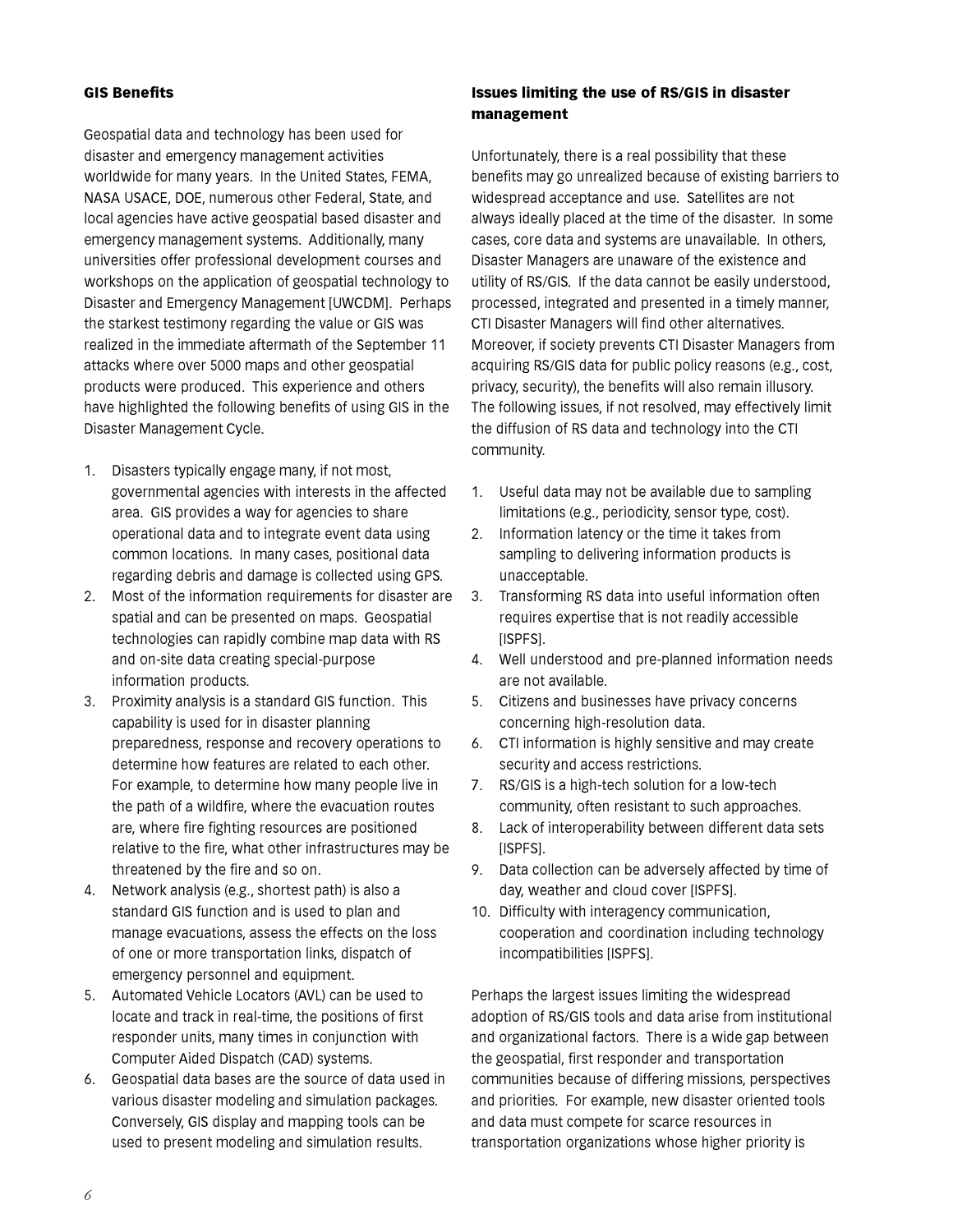routine construction and maintenance. Conversely, first responders are much more interested in tactical mobile technologies such as cell phones, than in geospatial ones, which are more strategic. And finally, the geospatial profession is focused on spatial analysis often without sufficient understanding of the problem domains at which their tools are targeted.

The challenge then, is to envelop critical CTIP processes, data and technology into the ongoing operational missions of these organizations and also to create new understandings promoting shared interests in the CTI.

#### Potential Role of the National Consortia for Remote Sensing in Transportation (NCRST)

Although the NCRST consortia have been conducting various basic and applied research projects for the past two years, there has not been an emphasis on CTI. However, the basic experience gained in RS/GIS technology and transportation issues positions them to refocus on CTI issues.

The following project concepts are proposed to direct the attention of NCRST participants and to provide a foundation for commercial firms in product development.

#### Coordination, Cooperation and Support Program

- 1. Prototype RS/GIS applications for disaster management.
- 2. Expose the Transportation, Disaster Management and First Responder communities to RS/GIS technology and techniques common to all three groups.
- 3. Develop information use scenarios, including roles, responsibilities and information flows, incorporating the role of new technologies, e.g. GPS, wireless communication devices.
- 4. Develop cost and benefit models, and demonstration projects in cooperation with high profile jurisdictions (e.g. Los Angeles).

#### Basic and Applied Research Program

1. Develop a theoretical framework linking disaster type with specific information needs and RS data sources encompassing the Disaster Management Functional Cycle (i.e., planning, response, recovery and mitigation).

- 2. Develop a spatial framework, a systematic methodology and statistical measures for analysis of risk and vulnerability of the CTI [Husdal].
- 3. Develop methods and standards for communicating and visualizing risk and vulnerability of the CTI [Husdal].
- 4. Develop a spatial framework, a systematic methodology and statistical measures for the determination of disaster consequences.
- 5. Develop change detection methods and tracking mechanisms for specific disaster types (e.g., terrorist attack).
- 6. Develop RS/GIS based models of critical infrastructure interdependencies.
- 7. Develop rapid deployment RS/GIS data collection technologies such as fixed tethered balloons and unmanned aerial vehicles (UAVs) to monitor rapidly changing disaster conditions (e.g., spatial extent of disaster area, toxic plumes, fire propagation, flooding, evacuations and population displacements).

## Concluding Perspectives

The unfortunate short-term reality facing the CTI is that the country cannot protect all of its critical transportation facilities all of the time. A more realistic although still challenging goal, as expressed by Presidential Decision Directive 63: Critical Infrastructure Protection, is to ensure that disruptions are "brief, infrequent, manageable, geographically isolated, and minimally detrimental" to national welfare. This goal needs to be met cooperatively by Federal, State and local agencies working in concert with the private sector.

Having the right information and more importantly, getting it to the right people is an essential strategy in achieving this goal. Information is key, and geospatial information particularly so. However, we cannot always predict specific information needs in advance. One idealistic approach to this dilemma is to try to collect and share all possible information on everything, and to update it constantly. However, the realities of tight budgets, competing priorities and jurisdictional barriers preclude this.

A more achievable approach is to define and maintain a core set of geospatial information, defined and managed cooperatively and augmented with contingency plans allowing for the rapid acquisition of new information as necessary. Geospatial information technologies allow Homeland Security officials to better assess vulnerability,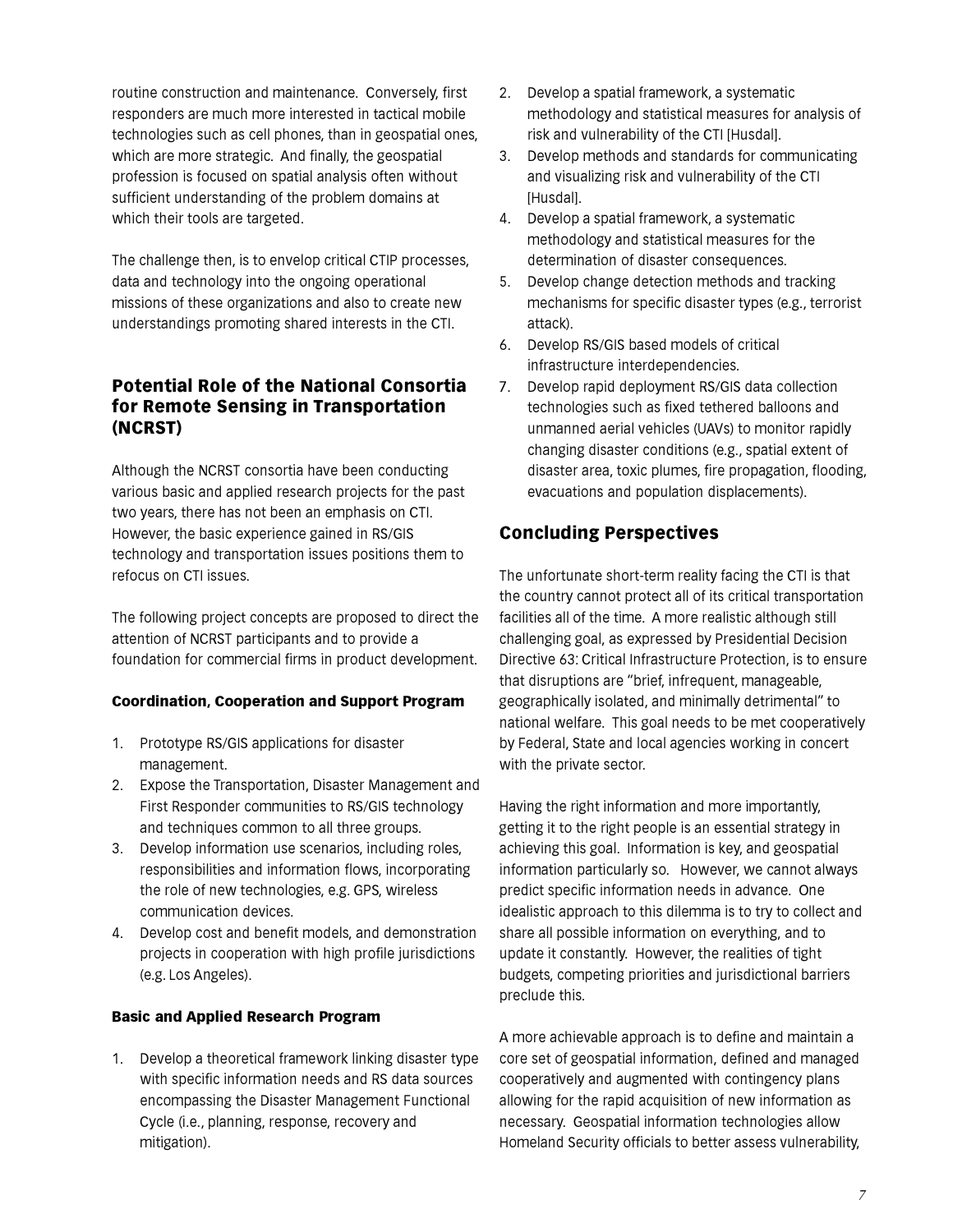to allocate mitigation resources based on vulnerability, to rapidly deploy emergency forces to reconstitute transportation services and to communicate effectively with each other, the media and other interested persons. These essential objectives cannot be achieved without significant investments in data, technology and training activities. Officials coping with rapidly unfolding emergencies, disasters and attacks do not have time to gather new baseline data or to deploy untested technology.

Proper management of the nation's considerable Homeland Security budget demands that we invest a small amount now to determine which data and technologies will be of the most benefit in the future. Preparedness depends on having the right technical

#### Critical Infrastructure Protection

- 1. Assess CTI vulnerabilities to cyber or physical attacks.
- 2. Develop plans to eliminate significant vulnerabilities.
- 3. Propose systems for identifying and preventing attempted major attacks.
- 4. Develop plans for alerting, containing and rebuffing attacks in progress.
- 5. Rapidly reconstitute minimum essential capabilities in the aftermath of an attack.

PDD 63

resources and, more crucially, on having Disaster Management professionals aware of these tools, knowledgeable in their use and convinced of their value. Again, relatively small investments now in establishing operational ties between transportation, first responder and technology organizations are a prudent and necessary step.

The underlying principle of the CIP research agenda is to foster a new partnership between the geospatial and disaster communities. The NCRST Consortia are uniquely positioned to provide the bridge spanning the technology divide between RS/GIS tools and their ultimate users.

#### References

[Banger] Banger, Samir Kumar, "Remote Sensing and Geographical Information System for Natural Disaster Management," http://www.gisdevelopment.net

[Bruzewicz] Bruzewicz, Andrew J. and McKim, Harlan L. "Remote sensing and geographic information systems (GIS) for emergency management: effective implementation" GIS in Government, the Federal Perspective, 1994, pp. 161-164. 9.

[BTS] "National Transportation Statistics 2000," Bureau of Transportation Statistics, Washington, D.C., 2000.

[Everett] On-line contribution from Michael Everett, Manager, Homeland Defense, Wargaming, Education, & Training Boeing-Autometric. March 2002.

[Granzow] On-line contribution from Ed Granzow, Senior Planner, CH2M Hill. March 2002.

[Husdal] "Analyzing risk and vulnerability of transportation lifelines" http://www.husdal.com/gis/risktrans.htm#2

[ISPFS] Report by the Governmental Affairs Subcommittee on International Security, Proliferation, and Federal Services On Assessment of Remote Sensing Data Use by Civilian Federal Agencies December 10, 2001. http://dir.yahoo.com/ Society\_and\_Culture/Environment\_and\_Nature/Disasters/

[Johnson] Johnson, Russ, "GIS Technology for Disasters and Emergency Management," ESRI White Paper, ESRI, Redlands, CA. May 2000.

[Liu] On-line contribution from Cheng Liu, Transportation Analyst, Center for Transportation Analysis, ORNL. March 2002.

[Murray] On-line contribution from John Murray, Chief, Information and Planning, FEMA. March 2002.

[Tomisek] On-line contribution from Steven Tomisek, Senior Military Fellow, Institute of National Strategic Studies. March 2002.

[UWDMC] "Damage and Needs Assessment," Lesson 5 Assessment Tools and Techniques." On-line course. May 1995. http:// dmc.engr.wisc.edu/courses/assessment/BB06-05.html

[WGAPR] Western Governors' Association Policy Resolution 00 – 034 Utility and Use of GIS and Remote Sensing Technologies To Support Disaster Services Role at the Local, State and Federal Level, December 1, 2000. http://www.westgov.org/wga/policy/ 00/00034.pdf